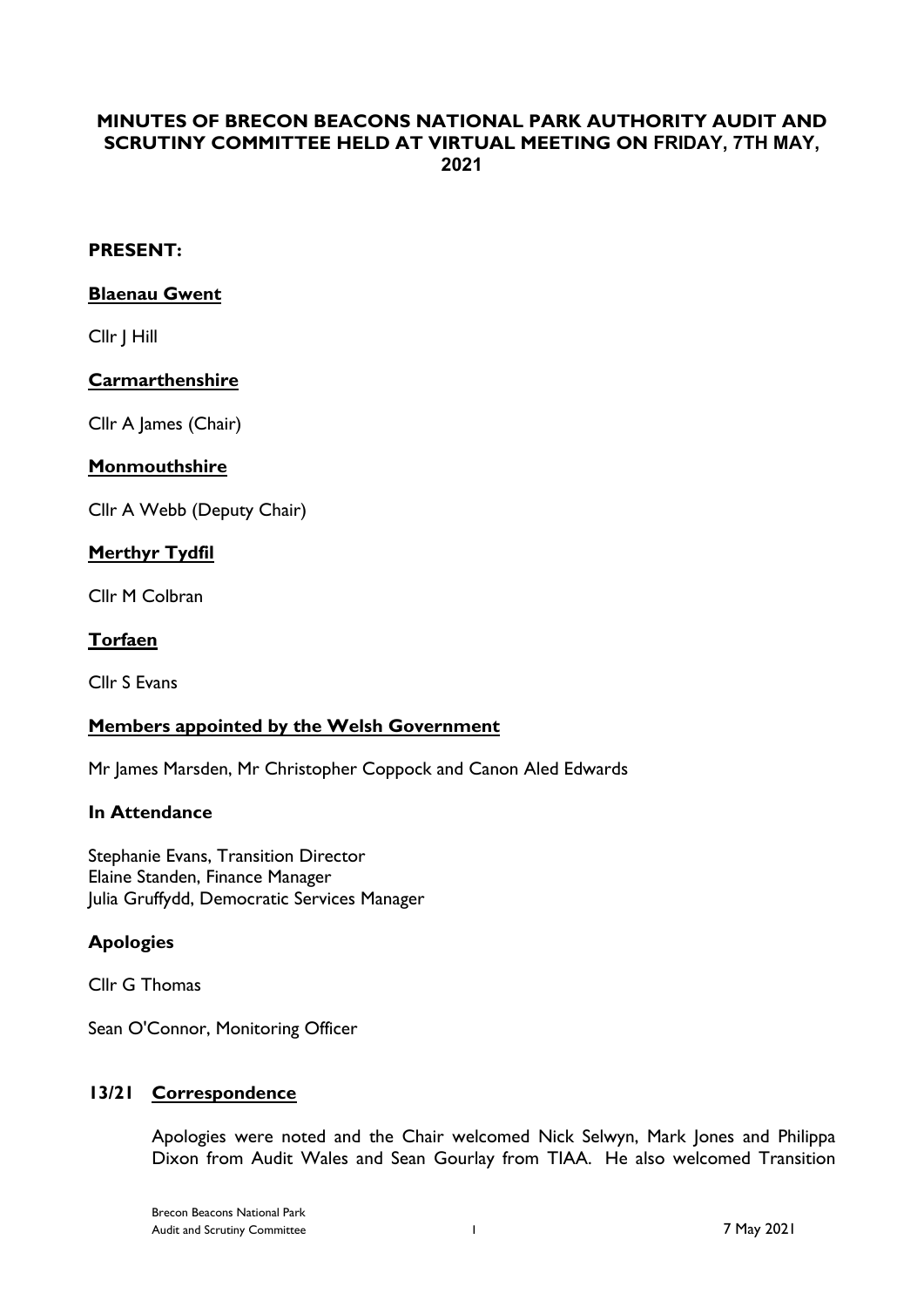Director, Stephanie Evans, to her first meeting of the committee, and the Chair of the Authority, who was in attendance.

Two items of correspondence from Audit Wales were noted: the Audit Certificate for 2019-20 and the Annual Audit Summary for 2020-21.

### **14/21 Declarations of Interest**

There were no declarations of interest.

# **15/21 Minutes**

An omission in attendance and a spelling mistake were noted and would be corrected before publication.

> **RESOLVED: That the minutes of the Audit and Scrutiny Committee held on 29 January 2021 be approved and the Chair authorised to sign them as a correct record.**

#### **16/21 Public Speaking Scheme**

There were no requests to speak.

# **17/21 Audit Wales Annual Audit Plan 2021/22 and Audit Summary 2020/21**

The Chair brought the audit items up the agenda to enable financial performance to be assessed in conjunction with the performance reports.

Audit Wales officers presented the Annual Audit Plan for 2021-22. In response to a query they confirmed that they would be looking at how public sponsored bodies were addressing climate change and the collective contribution of the three Park Authorities to delivering the changes Wales needs through the Wellbeing of Future Generations Act. Members made the point that without common metrics across the Parks in relation to the Strategic Remit Letter from the Minister it was difficult to make comparisons.

#### **RESOLVED: To note the content of the 2021-22 Audit Wales Plan.**

# **18/21 Internal Audit Report 2022/21 and Audit Plan 2021/22**

Mr Gourlay presented reports on internal audits carried out in 2020-21 and set out the audit plan for 2021-22.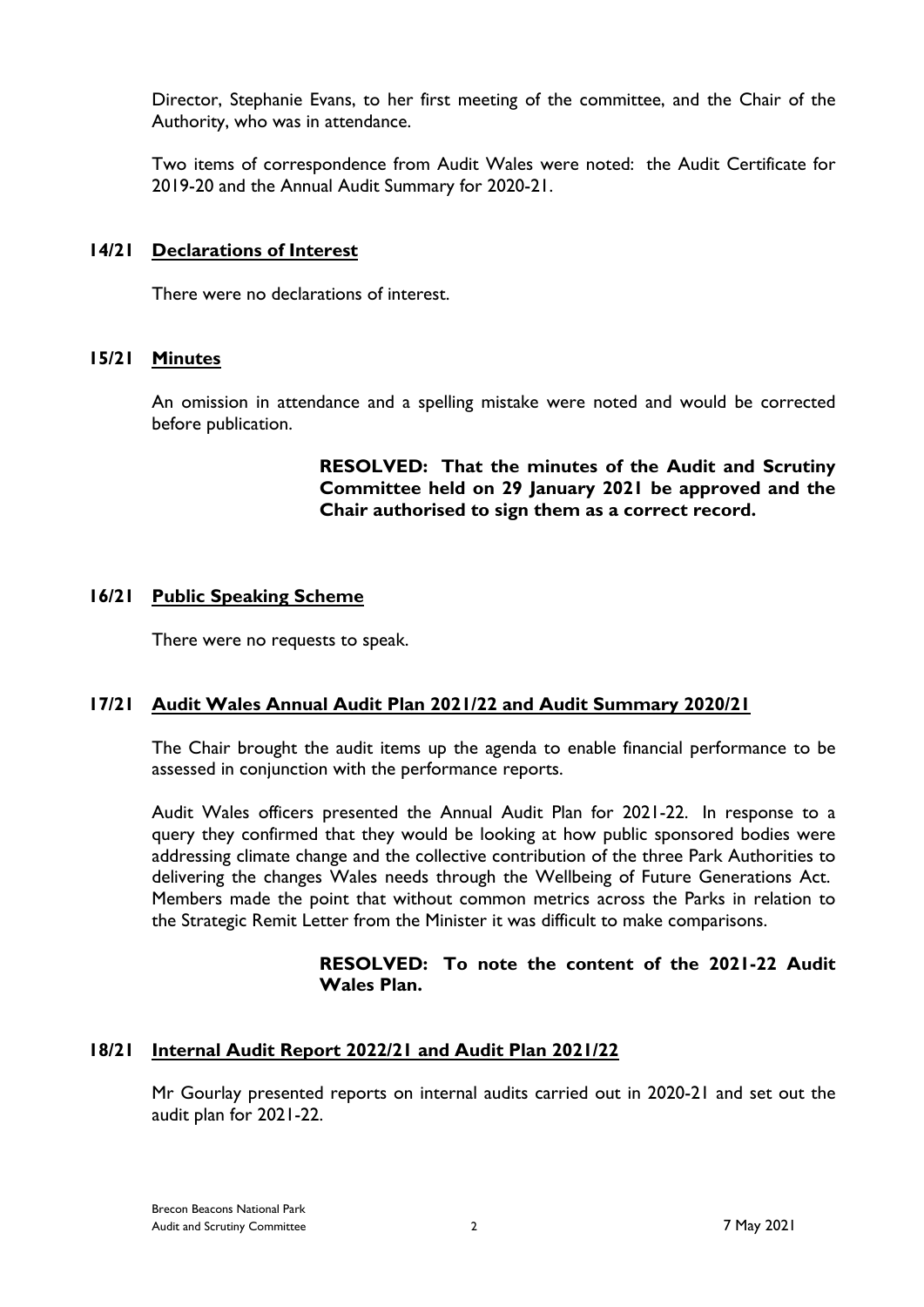Members acknowledged the lack of capacity in staff resources at present but reiterated the need for a replacement performance management system and better alignment between purposes and duty, remit letter and strategic and operational plans. The Transition Director thanked those officers who had stepped in to fill the reporting gap in performance and assured members that she was seeking additional resource to address performance and risk. Options for performance systems were currently being explored.

Mr Gourlay responded to a number of questions from members, and agreed that if members wished, TIAA could carry out a piece of work on the effectiveness of working groups as benign monitoring systems.

There was some discussion about a more coherent link on risks identified across performance areas, and the potential for one risk register comprising organisational, internal and external audit identified risks. The point was also made that there was a risk of using umbrella terms such as climate change without breaking this down to include, for example, degradation of biodiversity. Mr Gourlay reported that the Authority's risk register contained all the risks they would expect, but the important thing was how these were managed.

# **RESOLVED:**

- **a) To note the reports;**
- **b) To approve the Internal Audit Plan for 2021-22.**

### **19/21 Audit Wales Action Plan Update**

Members reviewed progress against the Action Plan and noted that things had progressed further since the agenda was published.

The Democratic Services Manager reported on work being done by the Monitoring Officer on the role of Policy Forum and she hoped to circulate a document for comments in the very near future.

# **RESOLVED: To note the report.**

#### **20/21 Budget Performance and Project Financial Management Q4**

The Finance Manager presented the draft outturn figures for 2020-21 which would inform the performance report later on the agenda. Final figures would be brough to a future meeting. She advised that the costs of the cyber-attack were still accruing in terms of staff resource to restore and sort data recovered following the attack, but that it was a huge piece of work to quantify the cost of staff time.

She went through questions from members which had been raised with her in advance of the meeting.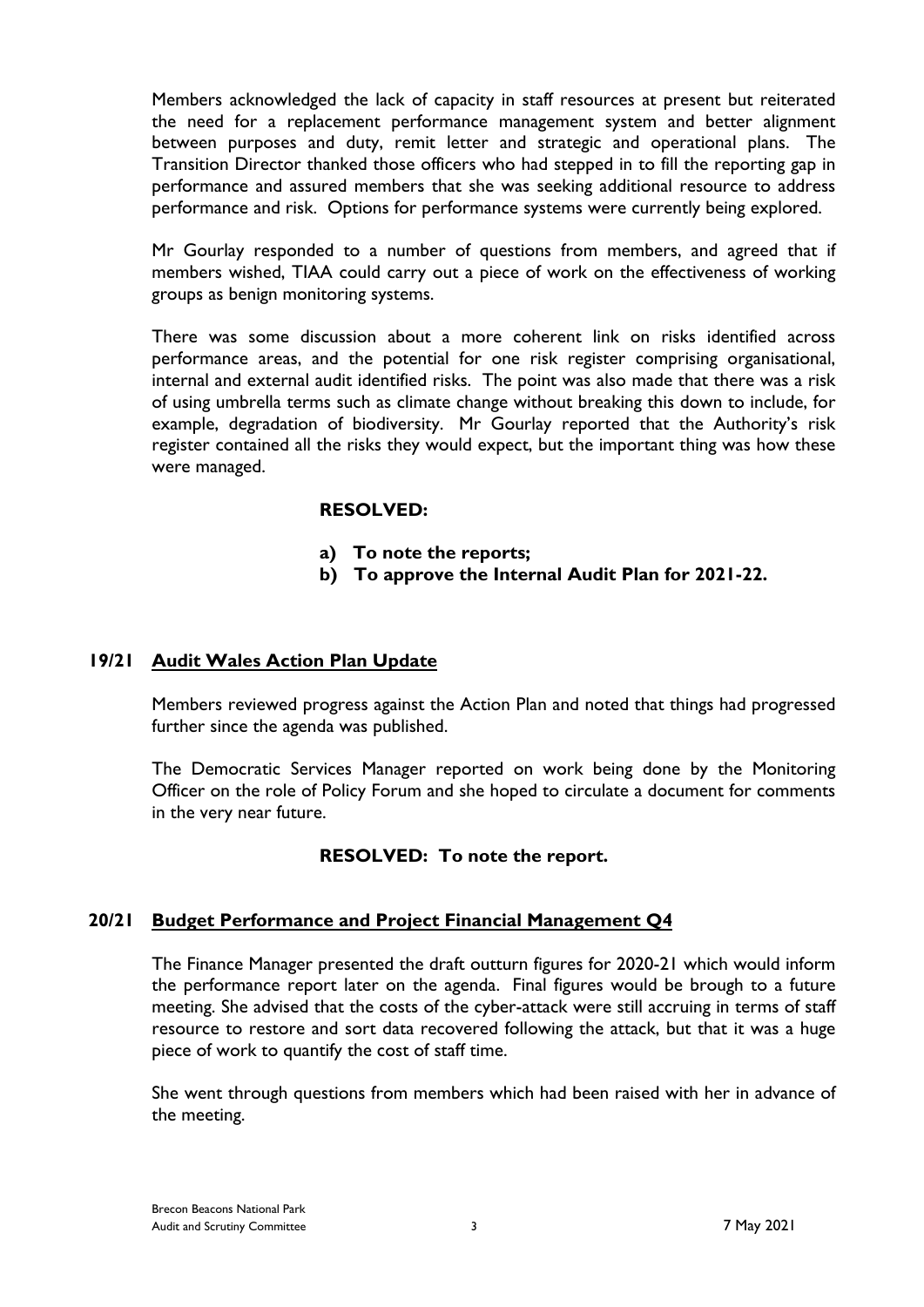It was noted that the format of the budget spreadsheets had cut some narrative from the report and that it was essential for members to see all information in order to scrutinise the budget.

The Chair of the Authority, in attendance in the meeting, asked the officer, in her role as S.151 Officer, if there was anything that concerned her. She responded that while she did not think there was financial risk, the generic risk of lack of staff capacity was the most serious, which impacted on the ability to ensure that staff changes were reflected in the Scheme of Delegation and levels of financial responsibility. The Transition Director concurred with this assessment of risk which remained of concern to her. She recognised the support that the Finance Manager and Democratic Services Manager had been providing during this period.

#### **RESOLVED: To note the report.**

# **21/21 Performance Report Q4/Year End**

Members reviewed the year end progress against objectives in the Corporate Plan. They acknowledged the current gaps in staffing and the difficulty in providing this report, but highlighted some projects which were difficult to assess when working groups or project boards had not met. The Waterfalls Project was cited as an example of this. It was suggested that staff responsible for projects in the current Corporate Plan be asked to attend Audit and Scrutiny to report any changes and to map progress.

The Transition Director advised that project management was essential for effective delivery and accepted that there was progress to be made on training in this. She referred to additional funding for the Waterfalls Project and the need to establish the project board.

A general point was made that performance narratives must match the RAG status in performance reports to avoid confusion.

# **RESOLVED: To note progress against objectives in the Corporate Plan 2020-21.**

#### **22/21 Risk Register**

Members reviewed operational risks and noted the need for additional staff resource to manage this work area.

A members highlighted the need for a more joined up, coherent risk register aligned to risks highlighted by external audit. He emphasised that biodiversity and climate change risks were separate but interrelated.

# **RESOLVED: To note the current risks on the Authority's Risk Register.**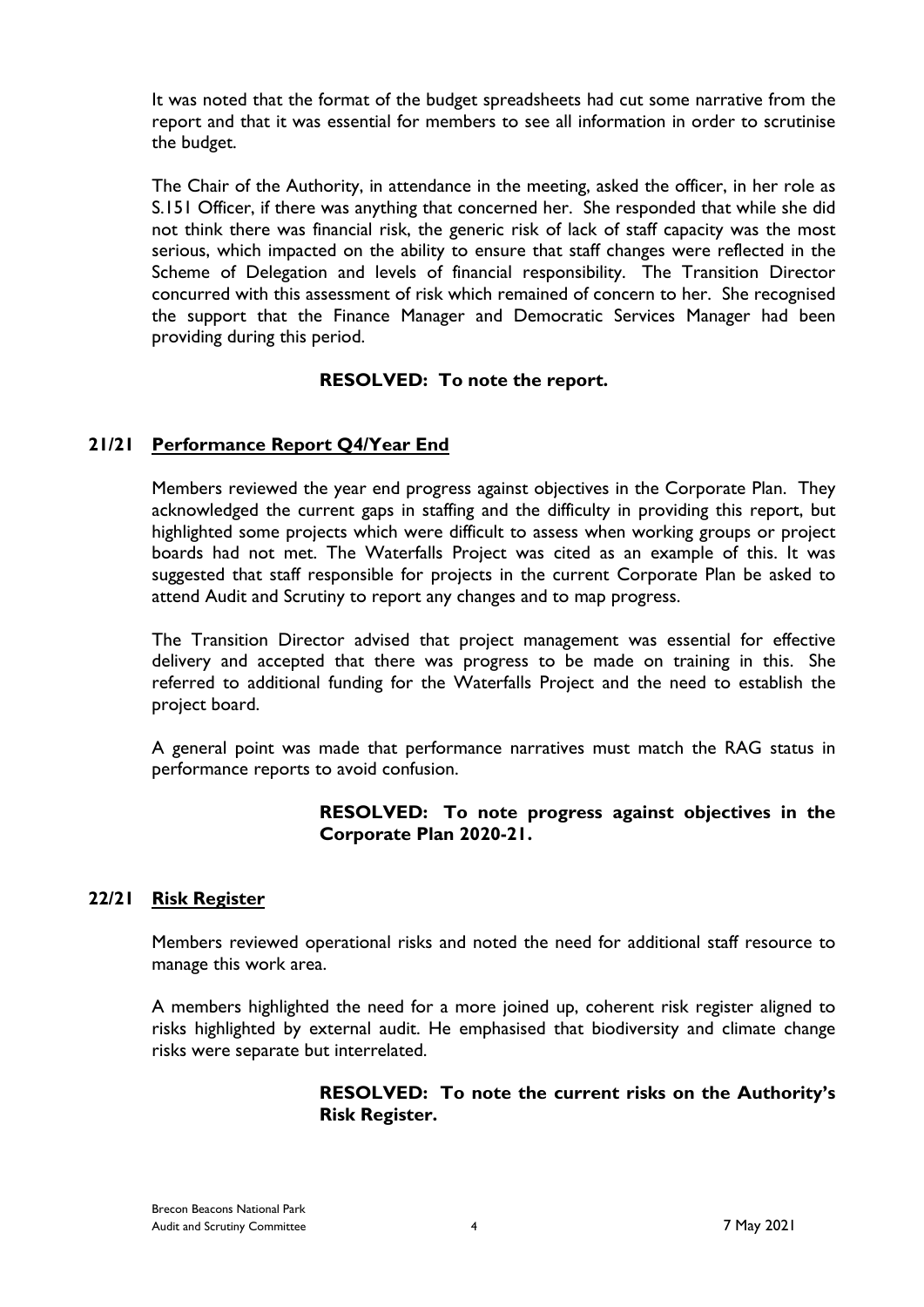### **23/21 Complaints and Freedom of Information Requests - Year End**

Members reviewed the year end report on complaints and Freedom of Information requests.

The fact that the majority of complaints were in relation to planning was felt to be more a reflection on the areas on which the public were testing the Authority than a criticism of planning, given that capacity was being restored in the department.

A member suggested that the Authority needed to consider how it communicated the current moratorium on development as a result of the phosphate issue, and to work with partners, planning agents and stakeholders. The Transition Director would take this up.

#### **RESOLVED: To note the reports.**

#### **24/21 Action Tracking**

Members noted outstanding actions from the Authority and committees. A member raised the issue of accommodation for the Authority as apparently no progress had been made. The Transition Director assured the committee that she had picked this up and had set up an officer group in the first instance to understand the issues and to request involvement in future discussions with the landlord. She advised that this would be work that the new CEO would take up on her appointment.

#### **RESOLVED: To note the report.**

#### **25/21 Access to Information**

The Chair advised that there was no further business and that this concluded the open part of the meeting.

> **RESOLVED: To exclude the press and public from the meeting during consideration of item 14 in accordance with section 100A of the Local Government Act 1972, as amended, on the grounds that it involves the likely disclosure of exempt information as defined in paragraph 14 of Schedule 12A to the Local Government Act 1972.**

# **26/21 Legal Risk Register**

The Transition Director briefed members on progress against the risks on the Legal Risk Register. She confirmed that outcomes of planning matters would be reported to the Planning, Access and Rights of Way Committee.